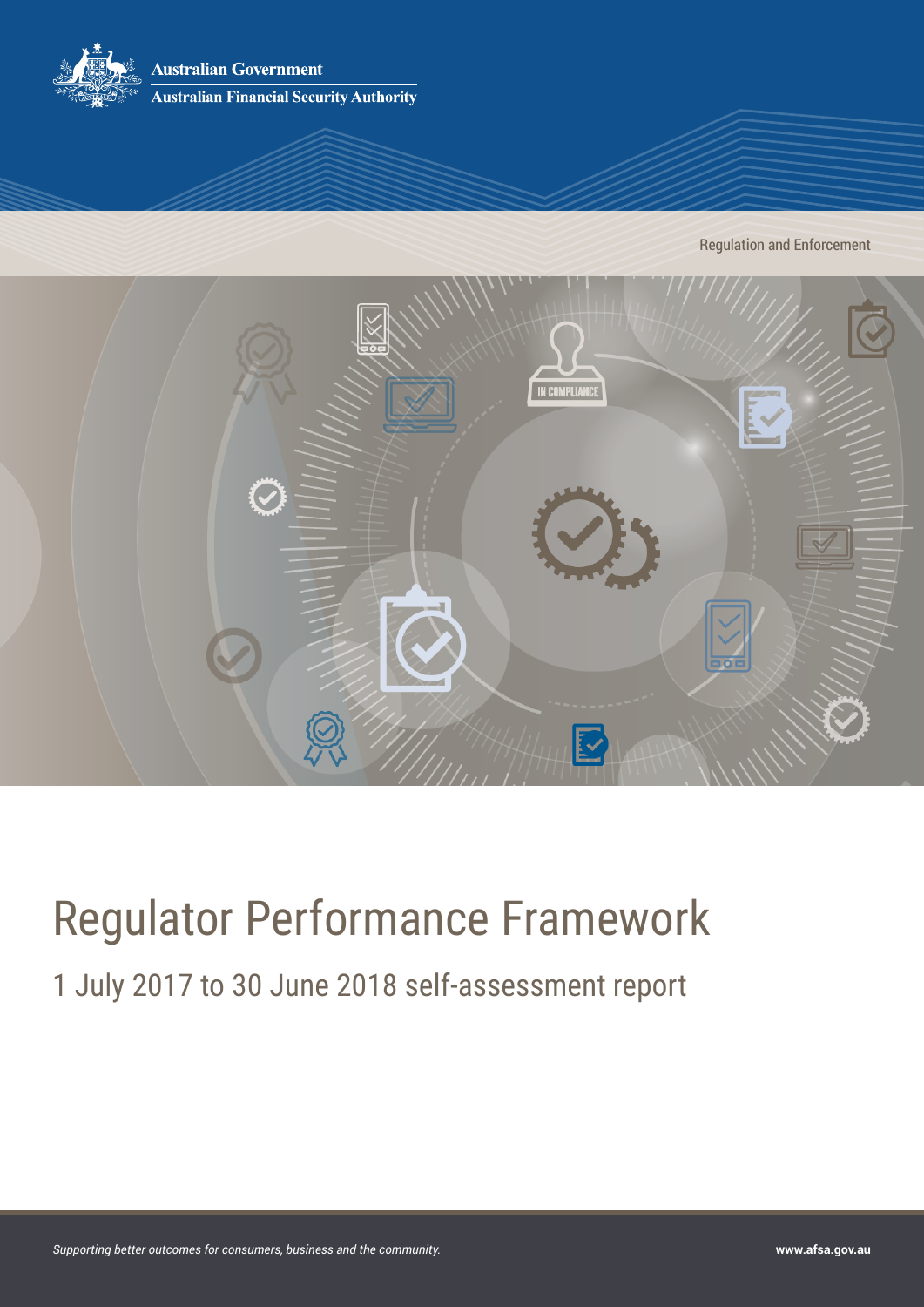# **BACKGROUND**

The Australian Government's Deregulation Agenda (earlier known as the Regulatory Reform Agenda) seeks to improve the performance of regulators by supporting them to adopt consistent, risk-based approaches to administering regulation. The Government has developed a framework to measure the performance of regulators—the Regulator Performance Framework (the Framework).

As a Commonwealth regulator, we are guided by the Framework to minimise our impact on those we regulate while still delivering the vital regulatory role we have been asked to perform. The Framework allows us to report objectively on our efforts to administer regulation fairly, effectively and efficiently. It is also a useful tool for us to identify opportunities for improvement and better target our resources for greater impact. The Framework assists in highlighting where improvement of our regulatory framework could reduce compliance costs.

The Framework comprises of six outcomes based key performance indicators (KPIs); performance measures to assess the achievement of the KPIs; a process for an annual externally validated self-assessment against the Framework; reporting on the outcomes of the annual self-assessment; and a selective process for targeted external review every three years.

The following report is our self-assessment of our regulatory performance under the Framework for 2017–18. We report on both quantitative and qualitative outcomes, and include appropriate narratives, where relevant, for each of the six KPIs. The assessment reports on particular relevant activities and, as appropriate, may include summaries of stakeholder engagement, case studies and examples of activity relevant to each of the six KPIs.

The Bankruptcy Reform Consultative Forum (BRCF) externally validates the self-assessment of AFSA's performance under this Framework.

This self-assessment report was provided to the BRCF for validation in October 2018. All feedback received was positive.

## **EXECUTIVE SUMMARY**

**KPI 1** Regulators do not unnecessarily impede the efficient operation of regulated entities

#### Commentary:

- AFSA undertakes regular liaison activities with key stakeholders.
- We communicate key messages to regulated entities through our Insolvency Practitioner Compliance Program (Compliance Program), Personal Insolvency Regulator (PIR) newsletter, Personal Insolvency Practitioner Compliance Report, annual report, through regular stakeholder engagement, communication and media channels and the Regulator Performance Framework.
- We work with other Commonwealth agencies including the Australian Taxation Office (ATO), the Australian Securities & Investments Commission (ASIC) and the Commonwealth Director of Public Prosecutions (CDPP) to provide relevant information to practitioners including via the PIR newsletter.
- Efficiency savings for regulated entities are reported to the Attorney-General's Department (AGD).

#### Status: Achieved

**KPI 2** Communication with regulated entities is clear, targeted and effective

#### Commentary:

- We've updated all web-based guidance materials for Insolvency *Law Reform Act 2016* (ILRA) Tranche 2 amendments, which took effect 1 September 2017.
- Information sheets and PIR articles released to provide guidance to practitioners.
- Ongoing formal and informal liaison with stakeholders, including the Australian Restructuring Insolvency and Turnaround Association (ARITA), Personal Insolvency Professionals Association (PIPA) and financial counsellors.

Status: Achieved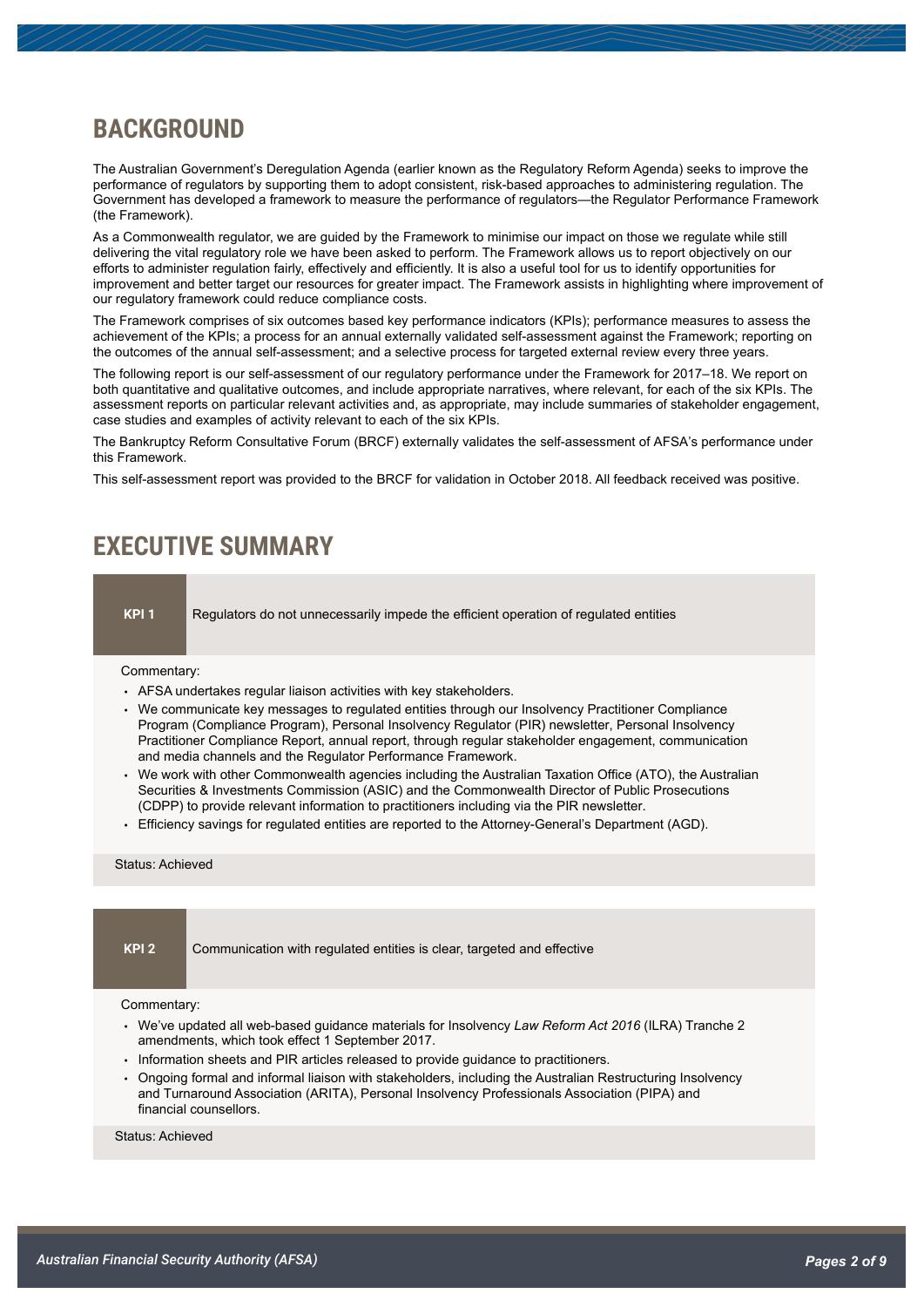**KPI 3** Actions undertaken by regulators are proportionate to the regulatory risk being managed

Commentary:

- Risk-based approach adopted and documented in Compliance Program.
- Consultation with professional associations on industry trends and issues, which influence regulatory action.
- New risk profiling system implemented internally.

#### Status: Achieved

| ٠ |  |
|---|--|
|   |  |

Compliance and monitoring approaches are streamlined and coordinated

Commentary:

- Stakeholder liaison meetings held with ARITA, PIPA, ASIC and the ATO on a regular basis. We discuss compliance and monitoring approaches during these meetings.
- Meetings with other key stakeholders, including with practitioners from South Australia and Western Australia.
- Specific, and ongoing, work with ASIC in relation to the ILRA.

Status: Achieved

**KPI 5** AFSA is open and transparent in our dealings with regulated entities

#### Commentary:

- Regular engagement with ARITA, PIPA, Insolvency Law Reform Committee (Law Council's Insolvency and Reconstruction Law Committee), CDPP, and ASIC occurred.
- We published our Personal Insolvency Practitioner Compliance Report for 2016–17 in December 2017, and spoke about outcomes at conferences and key stakeholder events.
- We published key outcomes and discussion points from stakeholder liaison meetings.

#### Status: Achieved

**KPI 6** AFSA actively contributes to the continuous improvement of regulatory frameworks

#### Commentary:

- AFSA is continuing to work closely with ASIC and professional associations to assist with the alignment of regulatory processes because of the ILRA. This will contribute to a consistent and cohesive regulatory framework for insolvencies, both corporate and personal.
- Liaison with AGD regarding proposed law reform, providing insight on issues from industry trends.

#### Status: Achieved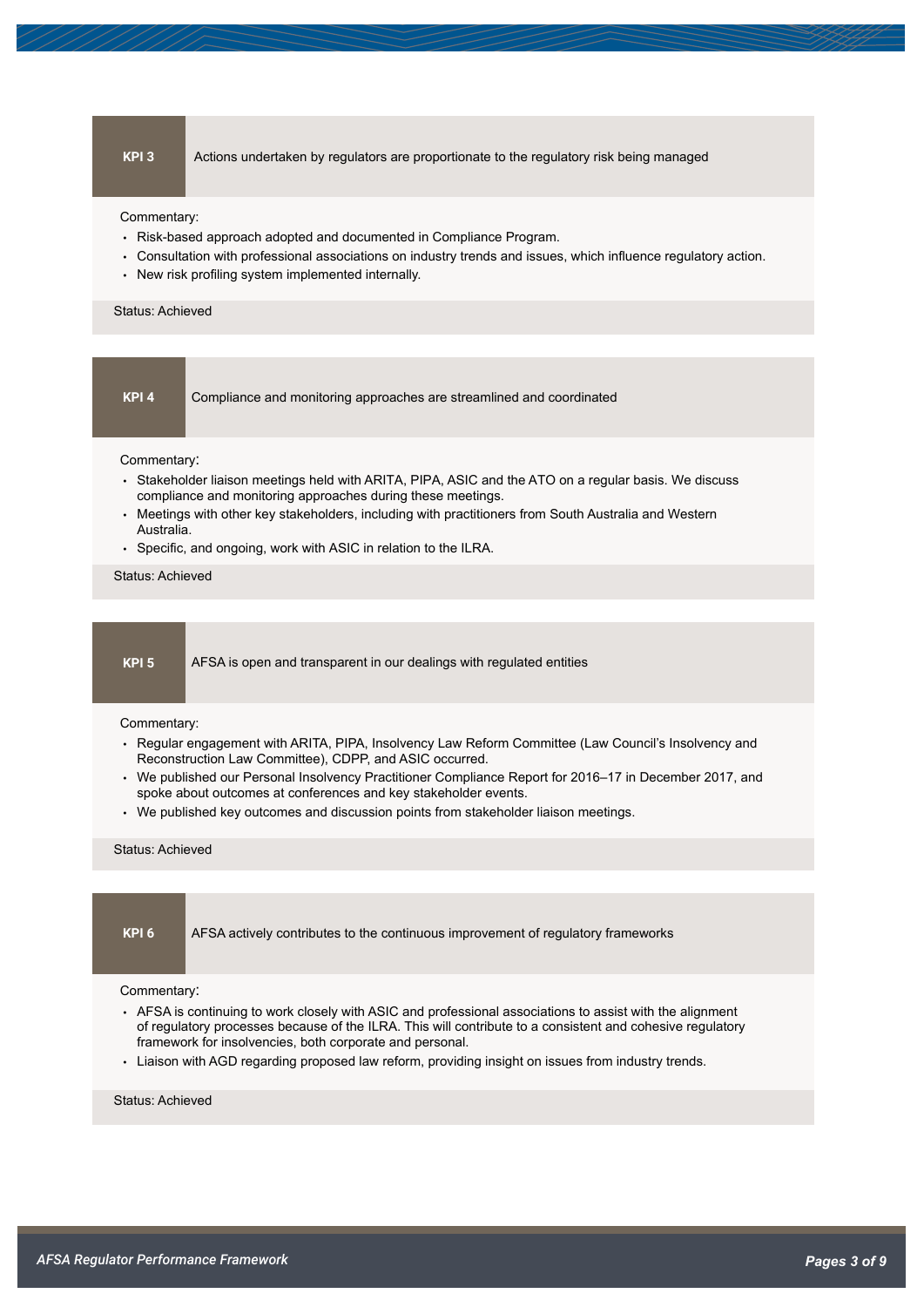#### **KPI 1** Regulators do not unnecessarily impede the efficient operation of regulated entities

#### **PERFORMANCE MEASURES**

- (i) AFSA's risk-based Compliance Program is developed by applying appropriate regulatory principles and using available data and intelligence, including taking into account consultation with the profession prior to the annual release of the program.
- (ii) AFSA raises awareness of regulatory activity and known compliance risks through targeted delivery of information, including through publishing the results of the Compliance Program and material outcomes.
- (iii) Complaints about regulatory activity are investigated and responded to in accordance with AFSA's complaints and compliments framework.

#### **SELF ASSESSMENT AND SUPPORTING EVIDENCE**

AFSA considers that it has met this KPI for the 2017–18 financial year. This assessment is based on the following factors:

- We publicly released our 2017–18 [Compliance Program](https://www.afsa.gov.au/insolvency/i-am-practitioner/compliance-program) on the AFSA website on 12 July 2017. Discussion at regular stakeholder liaison meetings and an article in the October 2017 PIR highlighted its release. To develop the program, we adopted a risk-based approach and used available data and intelligence—including that obtained during regular meetings with the profession. AFSA consulted with professional associations prior to release of the program.
- (ii) We raised awareness of regulatory activity, compliance risks and relevant issues through the PIR newsletter and in media releases on enforcement outcomes. In June 2018, we also introduced quarterly Enforcement and Regulation snapshot webpages to raise awareness of our regulatory activity.
- (iii) Our complaints handling procedure is available on the AFSA website. Complex complaints are resolved as soon as possible and AFSA communicates with complainants to provide regular updates. All complaints received were handled in accordance with AFSA's policy. One complaint about AFSA's enforcement activities was found to be partially substantiated. This finding resulted in additional training for relevant staff. Remedies for complainants also included the provision of additional information and better explanations.

Other:

1. Our deregulatory reports to AGD from 1 July 2017 to 30 June 2018 outlined a \$412,929 regulatory savings.

**Case study: Improving online services for stakeholders**

We have improved our debt agreement services for stakeholders and provided an additional way for people to interact with us about debt agreement matters.

Through [AFSA's online services,](https://www.afsa.gov.au/online-services/debt-agreements-online) clients can now lodge:

- debt agreement proposals
- variation proposals
- termination proposals
- notification of completion forms
- notification of six-month arrears default forms.

Previously, if an individual or a debt agreement administrator wanted to submit debt agreement forms, they could only do so by email, fax and post. They can now log in to AFSA's online services to complete and submit these forms.

#### *Business-to-government*

We have also improved our business-to-government (B2G) services. The B2G channel is a way of accessing AFSA's services where instead of using the AFSA online services interface, clients build their own interface. Our B2G debt agreement administrator clients are working to integrate with our new debt agreement services by utilising our 'Discovery' environment, with the 'Production' environment deployed and ready for use when they have completed their integration. Our B2G channel currently supports the lodgement of debt agreement proposals, with the release of additional forms occurring later this year.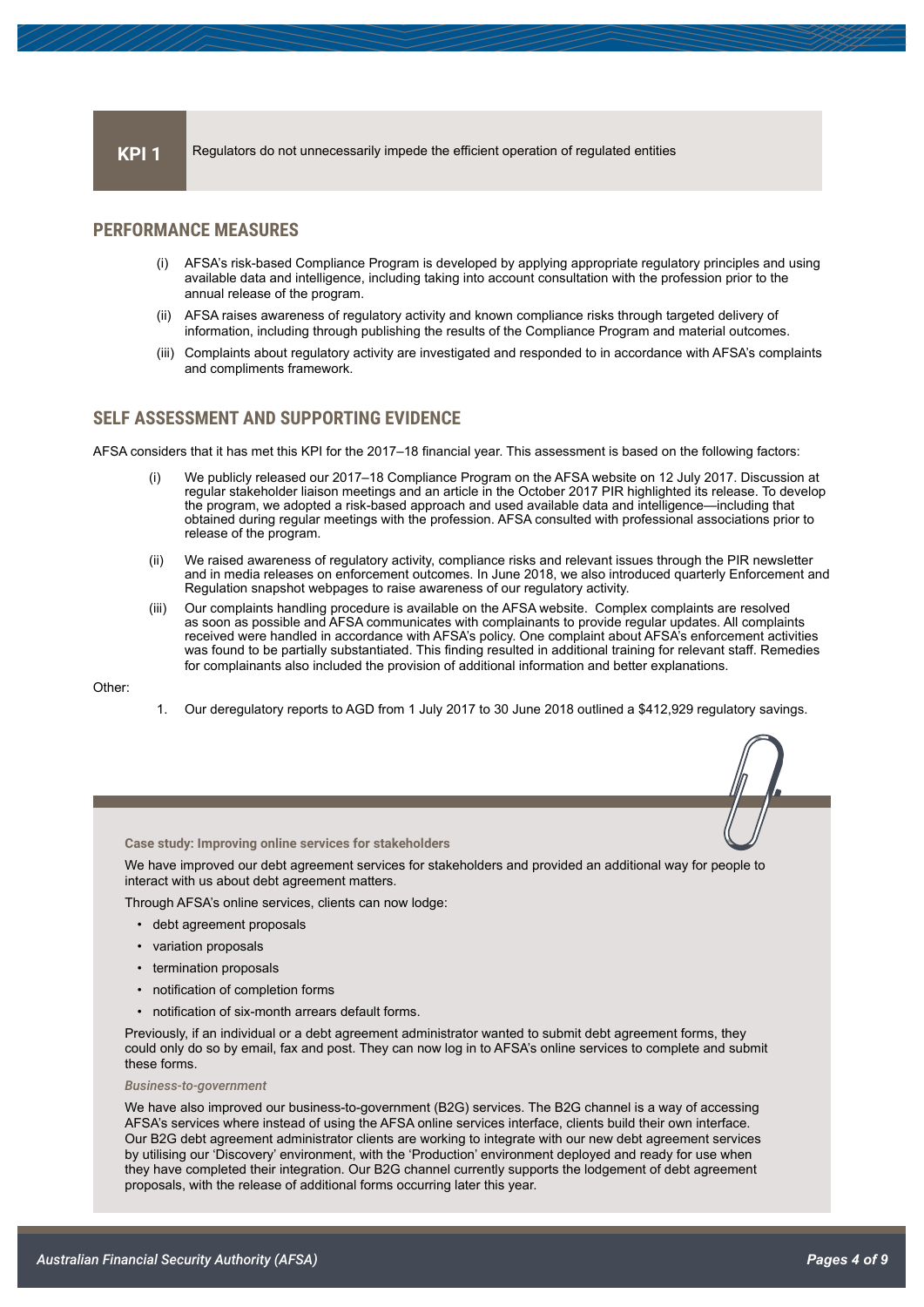#### **KPI 2** Communication with regulated entities is clear, targeted and effective

#### **PERFORMANCE MEASURES**

- (i) All guidance materials<sup>1</sup> for regulated practitioners will be monitored to ensure the provision of relevant and current information in the most accessible format for stakeholders.
- (ii) Consultation periods actively promoted, feedback considered and communicated by AFSA with relevant professional bodies prior to any regulatory changes.
- (iii) KPIs for completion of complaints and Inspector-General reviews support timely, clear and consistent decisions and advice.

### **SELF ASSESSMENT AND SUPPORTING EVIDENCE**

AFSA considers that it has met this KPI for the 2017–18 financial year. This assessment is based on the following factors:

- (i) The commencement of the second tranche of the ILRA on 1 September 2017 resulted in the update and release of several Inspector-General Practice Statements (IGPS) and Inspector-General Practice Directions (IGPD). IGPS's explain when and how the Inspector-General in Bankruptcy (IG) will exercise specific powers under the *Bankruptcy Act 1966* (the Bankruptcy Act). IGPD's assist regulated entities by explaining how the law should be interpreted, giving guidance on specific insolvency practice. The following practices where updated during the period: IGPS 1, IGPS 10, IGPS 13, IGPS 14, IGPS 15, IGPS 16, IGPS 18, IGPD 1, IGPD 5, IGPD 6, IGPD 12, IGPD 18, IGPD 21 and IGPD 22. We are undertaking ongoing consultation with stakeholders—and regulated entities in particular—to improve navigation and accessibility of information for users. We have published a dedicated page on the AFSA website to provide quick access to current information about ILRA changes affecting practitioners (see case study below).
- (ii) AFSA uses a documented consultative approach to regulatory changes. We seek and consider feedback from relevant stakeholders before finalising any material changes, and we provide a response to feedback provided. Regular liaison meetings with professional associations are also used for this purpose.
- (iii) The KPIs for complaints and IG reviews are time-based and monitor completion of activities, and internal KPI supports quality decisions. We investigate exceptions to identify opportunities for improvement. We also internally monitor a KPI for decisions overturned by the Administrative Appeals Tribunal. No exceptions occurred.



We changed the format of our quarterly PIR newsletter due to client feedback. We successfully transitioned the newsletter to a new online, mobile friendly format. The first edition had an open rate of 26.6% and a click rate of 15.6%. Approximately fifty per cent of devices used to open the document were mobile devices.

**Case study: Easy access to ILRA information**

AFSA created a dedicated webpage to provide a 'one-stop-shop' for registered trustees to access information about ILRA changes [\(www.afsa.gov.au/professionals/about-insolvency-law-reform-act-ilra\).](https://www.afsa.gov.au/professionals/about-insolvency-law-reform-act-ilra) It includes comparative tables for old and new provisions, quick access to current legislation and new approved AFSA forms along with a link to questions and answers for ILRA changes affecting registered trustees.

1 These include Inspector-General Practice Statements, Practice Directions and Practice Guidelines.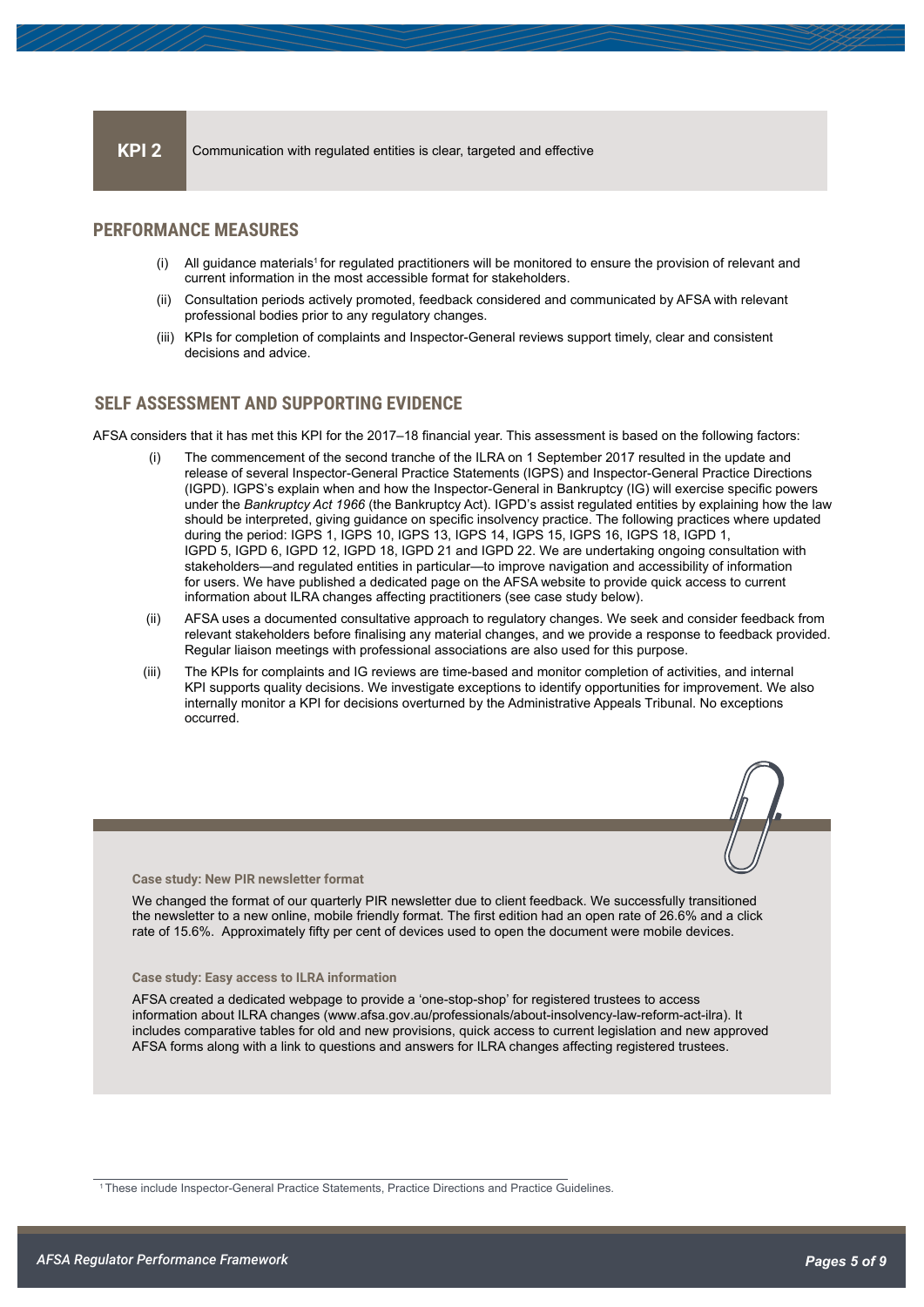### **PERFORMANCE MEASURES**

- (i) AFSA's risk-based Compliance Program is developed applying appropriate regulatory principles and using available data and intelligence, including taking into account consultation with the profession prior to the annual release of the program.
- (ii) AFSA raises awareness of regulatory activity and known compliance risks through targeted delivery of information, including through publishing the results of the Compliance Program and of material outcomes.
- (iii) AFSA maintains a risk-based process prior to initiating investigation about regulated practitioners.

#### **SELF ASSESSMENT AND SUPPORTING EVIDENCE**

AFSA considers that it has met this KPI for the 2017–18 financial year. This assessment is based on the following factors:

- (i) Refer to KPI 1 (i).
- (ii) Refer to KPI 1 (ii).
- (iii) We've outlined our risk-based process and regulatory framework in IGPS 1, which was updated in August 2017 after feedback from practitioner associations was sought. Internal processes and guidance reflect and adopt that risk based approach enabling AFSA's resources to focus on areas of most potential harm.



#### **Case study: New risk profiling system**

We released a new risk profiling system internally in March 2018. This has greatly expanded our data source from six to 33 criteria, which use objective and validated data from a range of AFSA systems. The criteria are allocated to six different categories. This allows us to assess the real time and historical risk profile of our personal insolvency practitioner population based on a total risk, category risk and criteria risk. We can compare each practitioner's risk profile to the general practitioner population and determine which entities are outliers in each risk category, criteria and overall. We can use this data to target the higher risk practitioners for our inspection program or for specific compliance focus areas each year.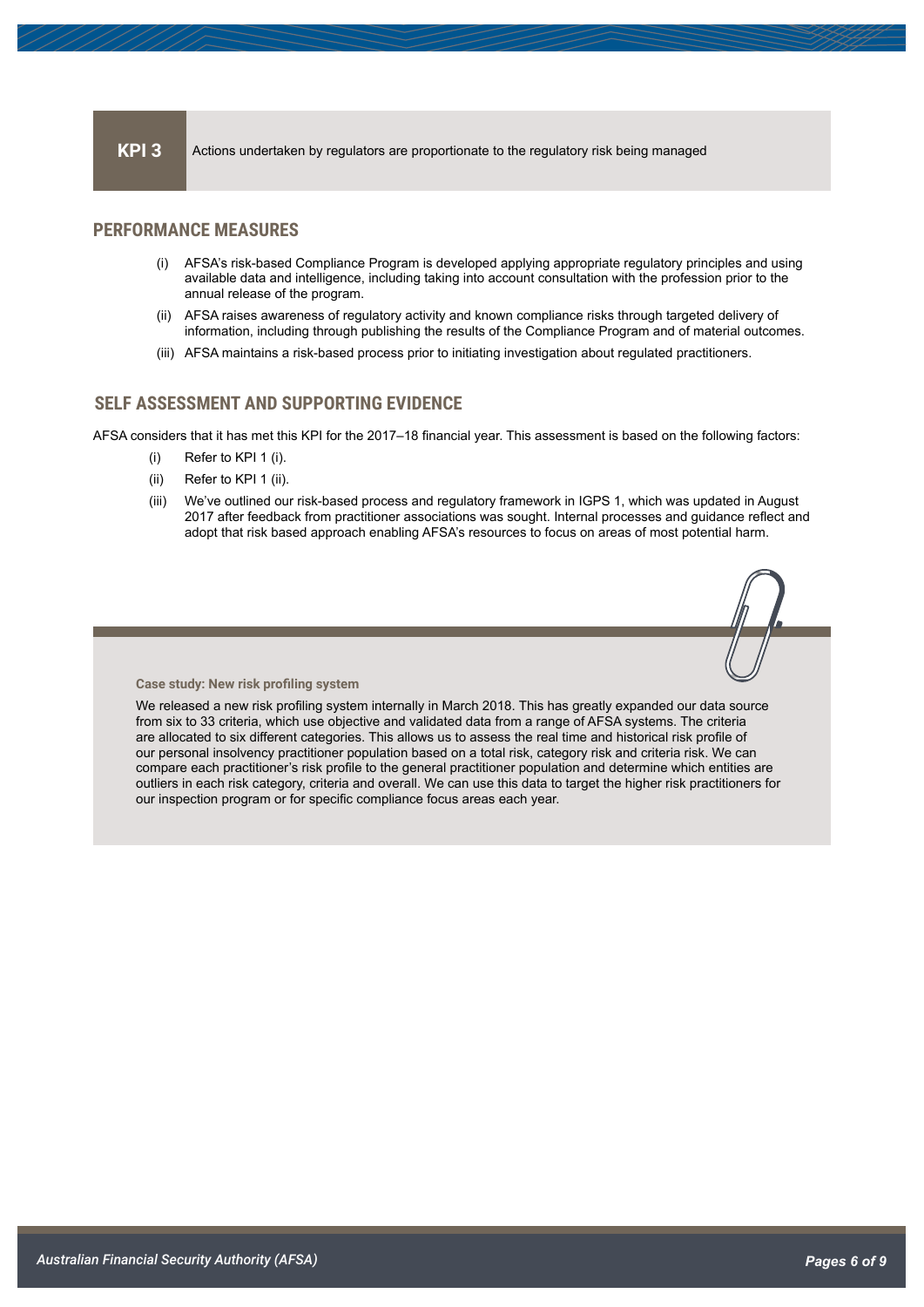#### **KPI 4** Compliance and monitoring approaches are streamlined and coordinated

### **PERFORMANCE MEASURES**

- (i) AFSA's risk-based Compliance Program is developed applying appropriate regulatory principles and using available data and intelligence, including taking into account consultation with the profession prior to the annual release of the program.
- (ii) Stakeholder meetings, including with relevant professional associations, ASIC as key co-regulator and international regulators (including through the IAIR) occur regularly throughout the year to inform updates to the risk-based compliance programs.
- (iii) Professional associations are provided with various channels to provide feedback about AFSA's regulatory processes.
- (iv) AFSA maintains and participates in appropriate information sharing arrangements and relationships with relevant entities to enhance regulatory intelligence and coordinate regulatory activity where possible.

#### **SELF ASSESSMENT AND SUPPORTING EVIDENCE**

AFSA considers that it has met this KPI for the 2017–18 financial year. This assessment is based on the following factors:

- (i) Refer to KPI 1 (i).
- (ii) Regular meetings with ARITA, PIPA, ASIC, CDPP, ATO and the New Zealand Insolvency & Trustee Service occurred. We also held meetings with the AGD to discuss potential law reform. The Chief Executive (and Inspector-General) of AFSA attended the annual IAIR conference and AGM in London from 5–7 September 2017. The Annual Forum for debt agreement administrators was jointly held with PIPA in October 2017. Other meetings occurred with the following stakeholders: practitioner meetings in Perth and Adelaide with the Chief Executive, Australian Small Business Family Enterprise Ombudsman, Australian Finance Industry Association, Commonwealth Ombudsman, Inspectors-General, Hire and Rental Industry Association, Financial Counselling Australia, Financial Ombudsman Services, Australian Federal Police, and Consumer Action Law Centre. Relevant outcomes from these meetings influence AFSA's compliance program activities and planning.
- (iii) Communication channels available to professional associations and practitioners included industry liaison meetings, participation in working groups for the ILRA, contribution of articles to the PIR and provision of direct feedback on the Compliance Program. The Annual Forum for debt agreement administrators continued to provide an additional channel to receive feedback and provide regulatory information to and from PIPA and its members in October 2017. A major creditors' forum was also held in September 2017, where issues of common interest to creditors in debt agreements and bankruptcy were discussed. AFSA attended and presented at the Australian Institute of Credit Management National Conference in October 2017.
- (iv) AFSA hosted the AFSA-CDPP national workshop in May 2018. This was the second workshop of its type and first hosted by AFSA. While AFSA and the CDPP have independent roles, independence does not mean working in isolation. The workshop provided an opportunity for a mix of AFSA Enforcement staff and CDPP prosecutors to communicate and collaborate on key issues and develop and refine strategies to obtain effective outcomes that maintain public confidence in the personal insolvency system. Memorandums of Understanding are in place with regulatory and relevant stakeholders including ASIC, ATO, Department of Human Services, Australian Electoral Commission and ARITA. These all include information sharing arrangements. AFSA has also regularly participated in the Interagency Regulators Forum. AFSA is a regular participant in meetings of the Law Council's Insolvency and Reconstruction Law Committee where implementation of legislative amendments to the Bankruptcy Act via the ILRA have been a regular topic. AFSA is a member of the multi-agency Phoenix Taskforce. AFSA continues to share information and contribute to taskforce initiatives as required.



#### **Case study: Working closely with ASIC**

In preparation for the harmonisation of registration and disciplinary processes under the ILRA, we worked closely with ASIC by sharing our experience in the process for registering and disciplining practitioners. AFSA staff met with ASIC staff to explain the process and share practice guidance, interview questions, redacted show cause notices and other templates. AFSA staff have continued to work closely with ASIC to discuss any issues arising under the new harmonised legislation so that a coordinated and, as far as possible, uniform approach is taken to practices.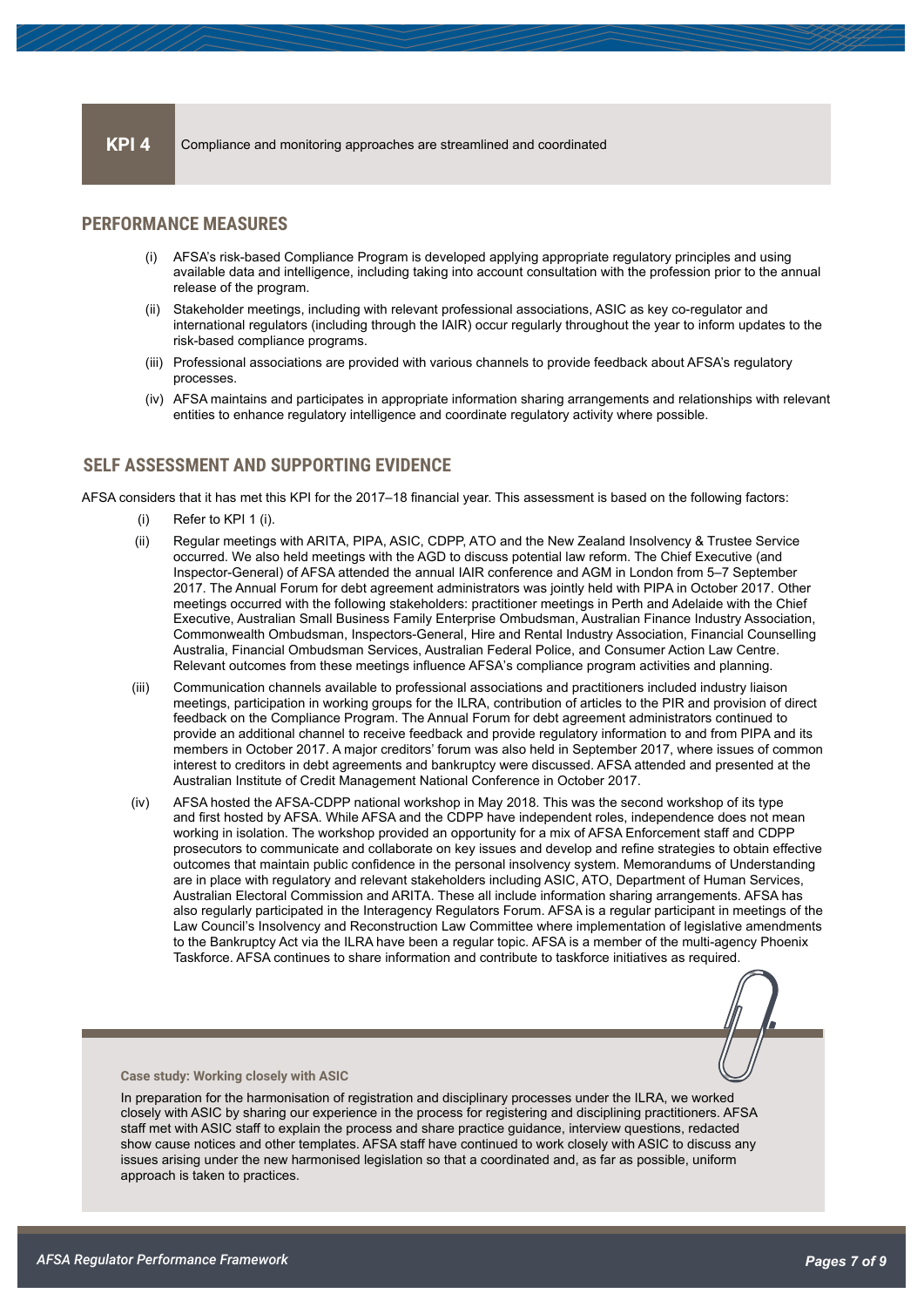#### **PERFORMANCE MEASURES**

- (i) IGPS1 Regulatory Framework is reviewed and updated at least annually. It is published on the AFSA website in accessible format.
- (ii) Practitioners provided with various channels to provide feedback about AFSA's regulatory practice.
- (iii) AFSA's annual Compliance Report is publicly available and includes results for all regulatory performance measures.

### **SELF ASSESSMENT AND SUPPORTING EVIDENCE**

AFSA considers that it has met this KPI for the 2017–18 financial year. This assessment is based on the following factors:

- (i) We updated the IGPS 1 Regulatory Framework in August 2017 after consulting with the professional associations. It is available on the AFSA website in HTML and is under continuous review.
- (ii) Refer to KPI 4 (iii). AFSA's compliance report for 2016–17, including a summary of stakeholder feedback received, was published in December 2017. Feedback about AFSA's regulatory practice is sought from PIPA and ARITA as a standing agenda item at liaison meetings. There is also an online portal on the AFSA website for practitioners to provide feedback about AFSA's services.
- (iii) We published our 2016–17 compliance report on the AFSA website in December 2017. All regulatory performance measures were included in addition to the key outcomes and feedback from stakeholder liaison activities. Key outcomes and issues are identified and discussed with stakeholders, including at practitioner conferences and forums.



**Case study: Compliance program strategic focus areas**

Each year, we choose suitable strategic focus areas to form the core of our compliance program. We select these areas of focus by analysing emerging trends and by reviewing multiple data holdings, including practitioner compliance history and common errors where the greatest harm is having an effect on stakeholders. When the proposed strategic areas are selected, we share them with professional associations, such as ARITA and PIPA, AFSA stakeholders and other relevant government agencies for feedback and further thoughts. Once we incorporate the feedback into the compliance program, it is published to AFSA's website and a media release is issued. In following this process, AFSA is open and transparent in its dealings with regulated entities. We publish our progress and outcomes against the program throughout the financial year and at its end. We may communicate these via media releases or PIR newsletter articles, and culminate in the preparation and publication of the Personal Insolvency Practitioner Compliance Report.